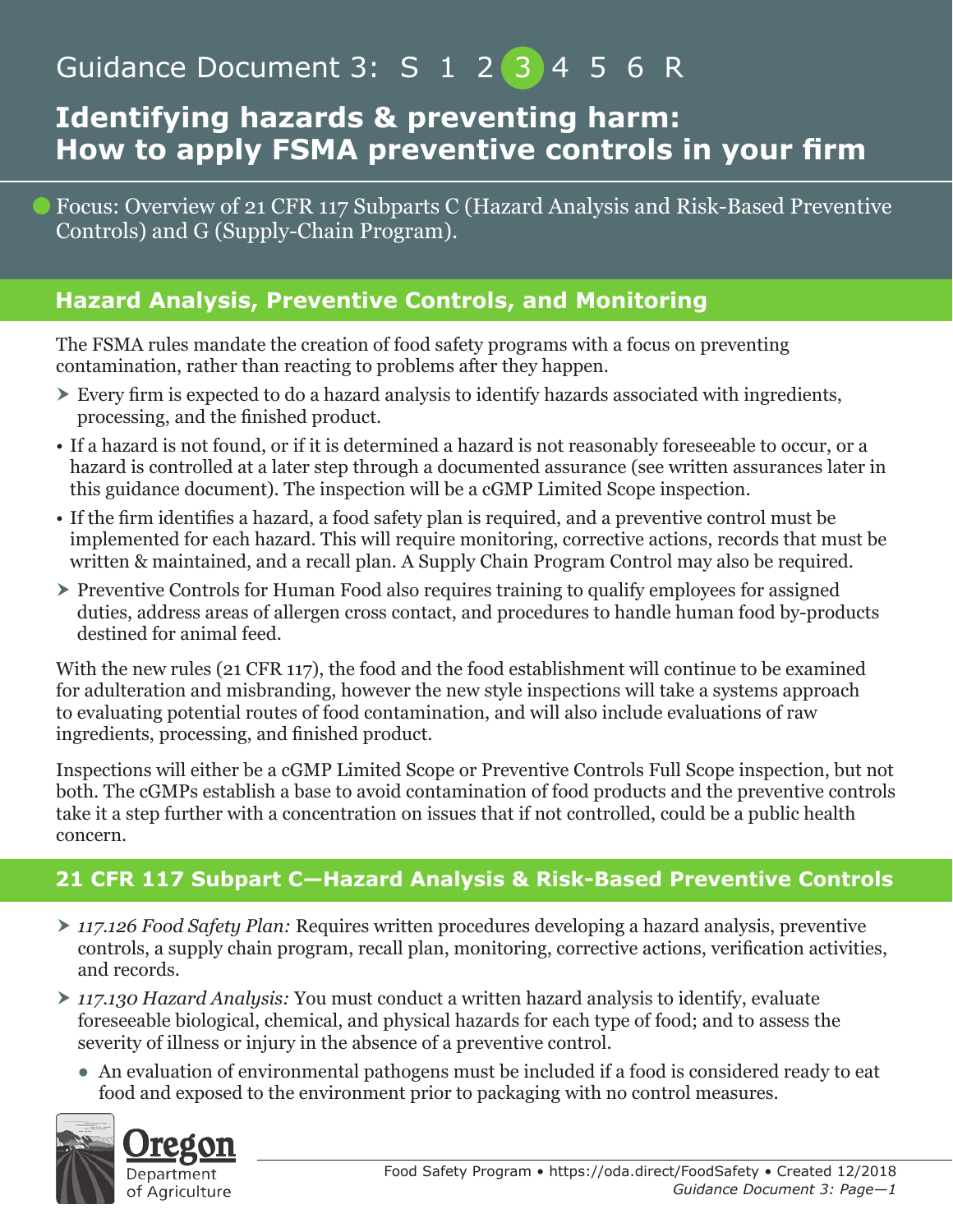# Guidance Document: S 1 2 3 4 5 6 R

#### **21 CFR 117 Subpart C—Hazard Analysis & Risk-Based Preventive Controls**

 *117.135 Preventive controls:* If a hazard is identified, preventive controls must be implemented to significantly minimize or prevent food from being adulterated.

The preventive controls must be written and may be:

- Process Control with maximum or minimum values.
- Food Allergen Control to control cross-contamination or allergen labeling issues.
- Sanitation Control to address cleanliness, minimize environmental pathogens and prevent allergen cross contact.
- Supply-Chain Control for receiving ingredients.
- Recall Plan, or other controls the firm may identify.
- *117.136 and 117.137 Written Assurances:* If a firm identifies a hazard and the hazard is controlled at a later step—either by a customer or another entity—a documented assurance/agreement between the two entities is required. This is required if either the supplier or receiver discloses and documents to not control an identified hazard.
- *117.139 Recall Plan:* Requires that a written procedure is in place to assign responsibilities in the event of a recall. The plan will detail how to notify direct consignees and the public, how to conduct effectiveness checks, and how a firm will appropriately dispose of recalled foods.
- *117.145 Monitoring:* Processing activities must have written records to document that processes and controls are being monitored.
	- For example, if a firm has identified that a certain temperature must be obtained, the firm shall record where the temperature was taken, the actual temperature, when it was taken, and who took the temperature. The frequency of temperature readings may also need to be identified.
- *117.150 Corrective Actions and Corrections:* Corrective Actions are recorded written actions that must be taken—if preventive controls are not properly implemented—to identify a problem, reduce the likelihood, correct a problem, and evaluate the food in case of an issue such as a presence of a pathogen or environmental pathogen.
	- Corrections must be done in a timely manner to identify and correct conditions or practices for a minor and isolated problem that does not directly impact product food safety, without citing a violation, and to include a written record of the action.
- *117.155 Verification Activities:* Firms must verify the food safety plan is adequate to control the identified hazards and at a suitable frequency to include corrective action and records.
- *117.160 Validation:* Must ensure the preventive controls have been adequately identified and implemented to control each hazard.
	- To be performed by a preventive controls qualified individual (PCQI) after 90 days from the start of production, whenever a change is made to a control measure, or a reanalysis reveals a need.
	- There is no need to validate a food allergen, sanitation control, a recall plan or for a supply chain supply program.

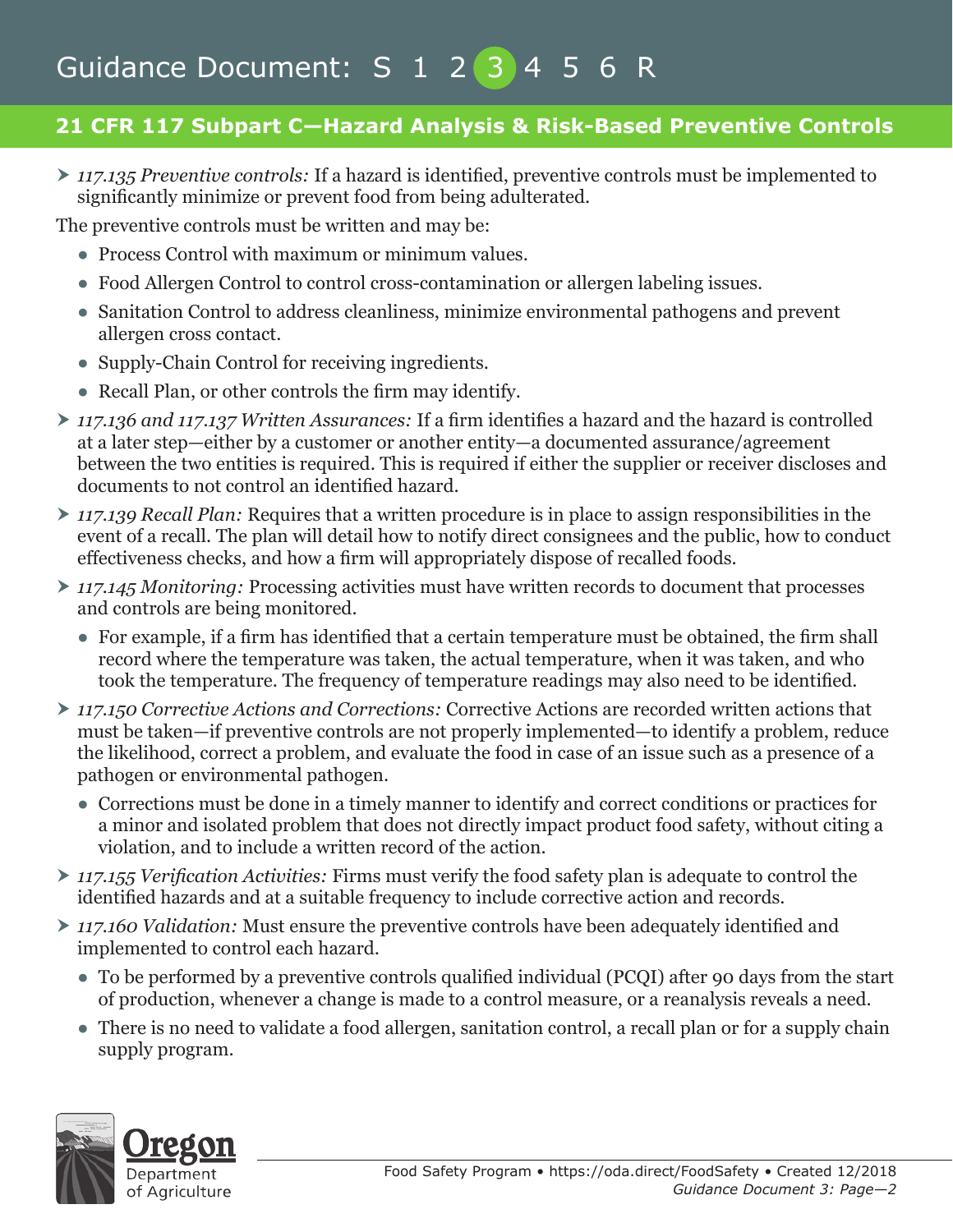# Guidance Document: S 1 2 3 4 5 6 R

#### **21 CFR 117 Subpart C—Hazard Analysis & Risk-Based Preventive Controls**

- *117.165 Verification of Implementation and Effectiveness:* Firms must verify that preventive controls are consistently implemented, and significantly minimizing or preventing hazards.
	- Verification with written steps would likely include calibration of process instruments and include records regarding product testing, environmental monitoring, and review of records within 7 working days.
- ▶ 117.170 *Reanalysis:* Firms must conduct a reanalysis of the food safety plan every 3 years, or when any significant changes are made, if new hazards are identified, or if you have unanticipated failure of the food safety plan.
- *117.180 Requirements applicable to a Preventive Controls Individual (PCQI):* A PCQI individual must oversee the preparation of a food safety plan, validate preventive controls, to review all records, perform a reanalysis of the food safety plan.
	- The PCOI must have successfully completed training in the development and application of riskbased controls.
	- All applicable training in development and application of risk-based preventive controls must be documented in records, with date, type and persons trained.
- *117.190 Implementation records required:* If a form does not establish a preventive control, the firm must establish and maintain documents as to why a preventive control was not established.
	- This documentation would require a basis for not developing and maintaining the following records; monitoring, verification, validation, calibration, product testing, environmental testing, records review, reanalysis, supply-chain program, and training.
	- These records will be maintained as stated in Subpart F.

### **21 CFR 117 Subpart G—Supply-Chain Program**

The receiving facility must approve suppliers and determine appropriate supplier verification activities. These procedures will be written showing how to receive raw materials and how to conduct supplier verification activities.

- *117.405 Requirement to Establish and Implement a Supply-Chain Program:* The receiving facility must establish and implement a risk-based supply-chain program for raw materials and other ingredients with an identified hazard, requiring a supply-chain applied control.
- *117.410 General Requirements:* Firms must use approved suppliers, determine verification activities, conduct verification and document verification—using audits, testing, review of records, conduct a hazard analysis, supplier performance, and food safety history.
	- If a supplier is found not controlling hazards, the receiving facility must take prompt action.
- *117.415 Responsibilities of the Receiving Facility*: Firms must conduct verification activities, establish written procedures, and determine that procedures are followed.
	- Firms may not accept a supplier verification audit, a supplier's own review of a food safety plan, or an audit conducted by the supplier.